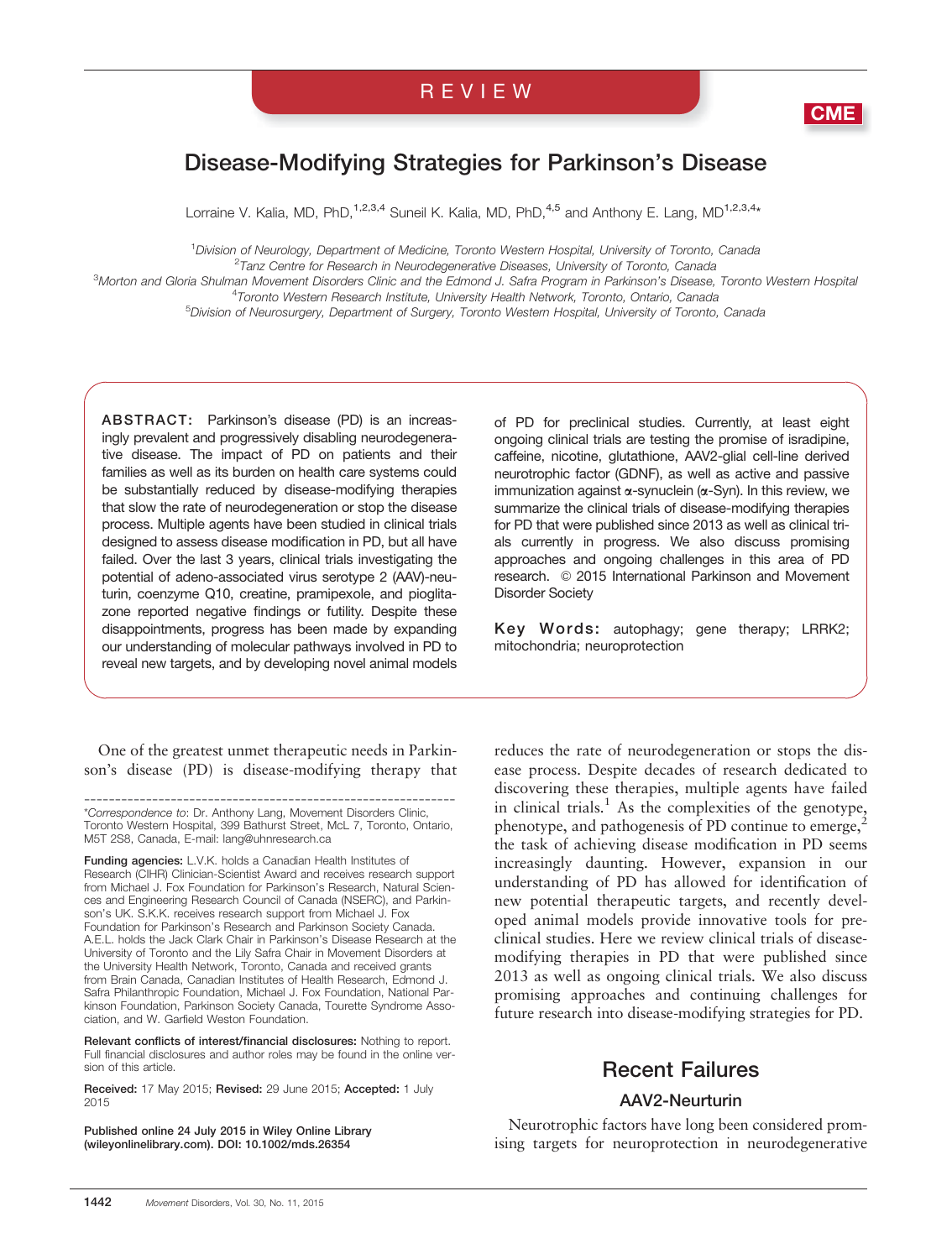| Study                                        | Drug                                                                        | Mechanism<br>of Action                | <b>Trial Design</b>                                                                            | Subjects                                                                     | Follow-up<br>Period                                                       | Primary<br>Outcome<br>Measure(s)                                                | Results                                                                                          |
|----------------------------------------------|-----------------------------------------------------------------------------|---------------------------------------|------------------------------------------------------------------------------------------------|------------------------------------------------------------------------------|---------------------------------------------------------------------------|---------------------------------------------------------------------------------|--------------------------------------------------------------------------------------------------|
| Olanow et al<br>2015 <sup>6</sup>            | AAV2-Neuturin<br>(injection into<br>bilateral SNpc<br>and putamen)          | Neurotrophic<br>factor                | Multi-center.<br>randomized, double-<br>blind, sham surgery-<br>controlled, phase 2<br>trial   | <b>Advanced PD</b><br>subjects<br>$(n = 51)$                                 | 15-24 months                                                              | Change in UPDRS part 3<br>in practically defined<br>"off"-state                 | No statistically<br>significant difference<br>between treated and<br>control groups              |
| PSG et al., 2014<br>$(QE3)^8$                | Coenzyme Q10<br>(1200 mg/d or<br>$2400$ mg/d) +<br>vitamin E<br>(1200 IU/d) | Bioenergetic;<br>Antioxidant          | Multi-center.<br>randomized, double-<br>blind, placebo-<br>controlled, phase 3<br>trial        | Early PD subjects<br>not requiring<br>dopaminergic<br>therapy<br>$(n = 600)$ | 16 months (or until<br>requiring<br>dopaminergic<br>therapy if<br>sooner) | Change in total<br><b>UPDRS</b> score                                           | Prematurely terminated<br>due to futility                                                        |
| NET-PD et al<br>2015 $(LS1)^9$               | Creatine (10 g/d)                                                           | Bioeneraetic                          | Multi-center.<br>randomized, double-<br>blind, placebo-<br>controlled, phase 3<br>trial        | Early PD subjects<br>receiving<br>dopaminergic<br>therapy<br>$(n = 1741)$    | 4 years (median)                                                          | Difference in decline<br>of clinical status<br>defined by 5<br>outcome measures | Prematurely terminated<br>due to futility                                                        |
| Schapira et al<br>2013 (PROUD) <sup>13</sup> | Pramipexole<br>$(1.5 \text{ mg/day})$                                       | D2/D3 dopamine<br>receptor<br>agonist | Multi-center,<br>randomized, double-<br>blind, placebo-<br>controlled, delayed-<br>start trial | Early PD subjects<br>not requiring<br>dopaminergic<br>therapy<br>$(n = 535)$ | 15 months                                                                 | Change in total<br><b>UPDRS</b> score                                           | No statistically<br>significant difference<br>between early-start<br>and delayed-start<br>groups |
| NET-PD, 2015<br>$(FS-ZONE)^{15}$             | Pioglitazone<br>$(15 \text{ mg/d or})$<br>$45 \text{ mg/d}$                 | PPAR- $\gamma$ agonist                | Multi-center.<br>randomized, double-<br>blind, placebo-con-<br>trolled, futility trial         | Early PD subjects<br>on rasagiline or<br>selegiline<br>$(n = 210)$           | 44 weeks                                                                  | Change in total<br><b>UPDRS</b> score                                           | Futility                                                                                         |

#### TABLE 1. Failed clinical trials of disease-modifying therapies for PD from 2013 to 2015

Abbreviations: AAV2, adeno-associated virus serotype 2; LS1, Long-term Study 1; PD, Parkinson's disease; PPAR, peroxisome proliferator-activated receptor; PROUD, Pramipexole On Underlying Disease; QE3, Coenzyme Q10 in Early Parkinson Disease; SNpc, substantia nigra pars compacta; UPDRS, Unified Parkinson's Disease Rating Scale.

disorders but have yet to be translated into viable clinical therapies. Neurturin, a member of the glial cell line– derived neurotrophic factor (GDNF) family, was previously studied in PD with intraputaminal delivery by using stereotactic injection of a viral vector, adeno-associated virus serotype 2 (AAV). An open-label phase 1 trial of AAV2-neurturin (CERE-120) delivery to bilateral putamen in 12 subjects with moderately advanced PD demonstrated safety, tolerability, and some clinical improvement.<sup>3</sup> This was followed by a multicenter, double-blind, phase 2 randomized control trial (RCT) that demonstrated no significant difference between those who received AAV2-neurturin versus sham surgery in the primary endpoint of Unified Parkinson's Disease Rating Scale (UPDRS) part 3 scores in "off"-state at 12 months postprocedure, but some benefit in those followed for 18 months.<sup>4</sup> Pathological assessment of tissue from two patients who received AAV2-neurturin demonstrated very little in the substantia nigra pars compacta (SNpc), where it should have had its greatest impact after retrograde transport to remaining dopaminergic neuronal cell bodies.<sup>5</sup> Thus, an open-label phase 1 trial enrolled six PD subjects to receive bilateral injection of AAV2-neurturin into both the putamen and SNpc.<sup>6</sup> Over the 2-year follow-up period, this treatment strategy was safe and tolerable, with transient and clinically insignificant adverse events (e.g., incision site pain, headache, abnormal dreams, dyskinesia). Unfortunately, a subsequent phase 2 RCT found no significant difference in the primary endpoint (UPDRS part 3 score in "off"-state) and in most secondary endpoints (Table 1).<sup>7</sup>

#### Coenzyme Q10 and Creatine

Many lines of evidence, from the discovery of toxins that cause SNpc neurodegeneration (eg, 1-methyl-4 phenyl-1,2,3,6-tetrahydropyridine [MPTP], 6-hydroxydopamine [6-OHDA]) to the identification of genes associated with familial PD (eg, parkin, PINK1), converge on mitochondrial dysfunction as critical to PD pathogenesis. Accordingly, drugs capable of improving mitochondrial function or enhancing the bioenergetics of neurons with compromised mitochondria may be neuroprotective. Coenzyme Q10 is an electron carrier for complexes I/II of the mitochondrial electron transport chain and a free radical scavenger.<sup>8</sup> Coenzyme Q10 in Early PD (QE3) was a phase 3 RCT examining efficacy of coenzyme Q10 plus vitamin E in early PD subjects not on dopaminergic therapy (Table 1). <sup>9</sup> The primary clinical outcome was change in total UPDRS score from baseline to the 16-month visit, or to the last visit before development of sufficient symptoms requiring dopaminergic therapy if this occurred sooner. Creatine is a naturally occurring compound that, when converted to phosphocreatine, acts as a short-term energy source. Long-term Study 1 (LS-1) was a phase 3 RCT that enrolled early PD subjects to investigate creatine (Table 1).<sup>10</sup> The primary outcome measure was a difference in clinical decline from baseline to the planned 5-y follow-up time-point. Both QE3 and LS-1 were prematurely terminated when the results of planned interim analyses indicated futility. Failure of these drugs does not dismiss the major role that mitochondrial dysfunction plays in PD and thus should not exclude further investigation into mitochondrial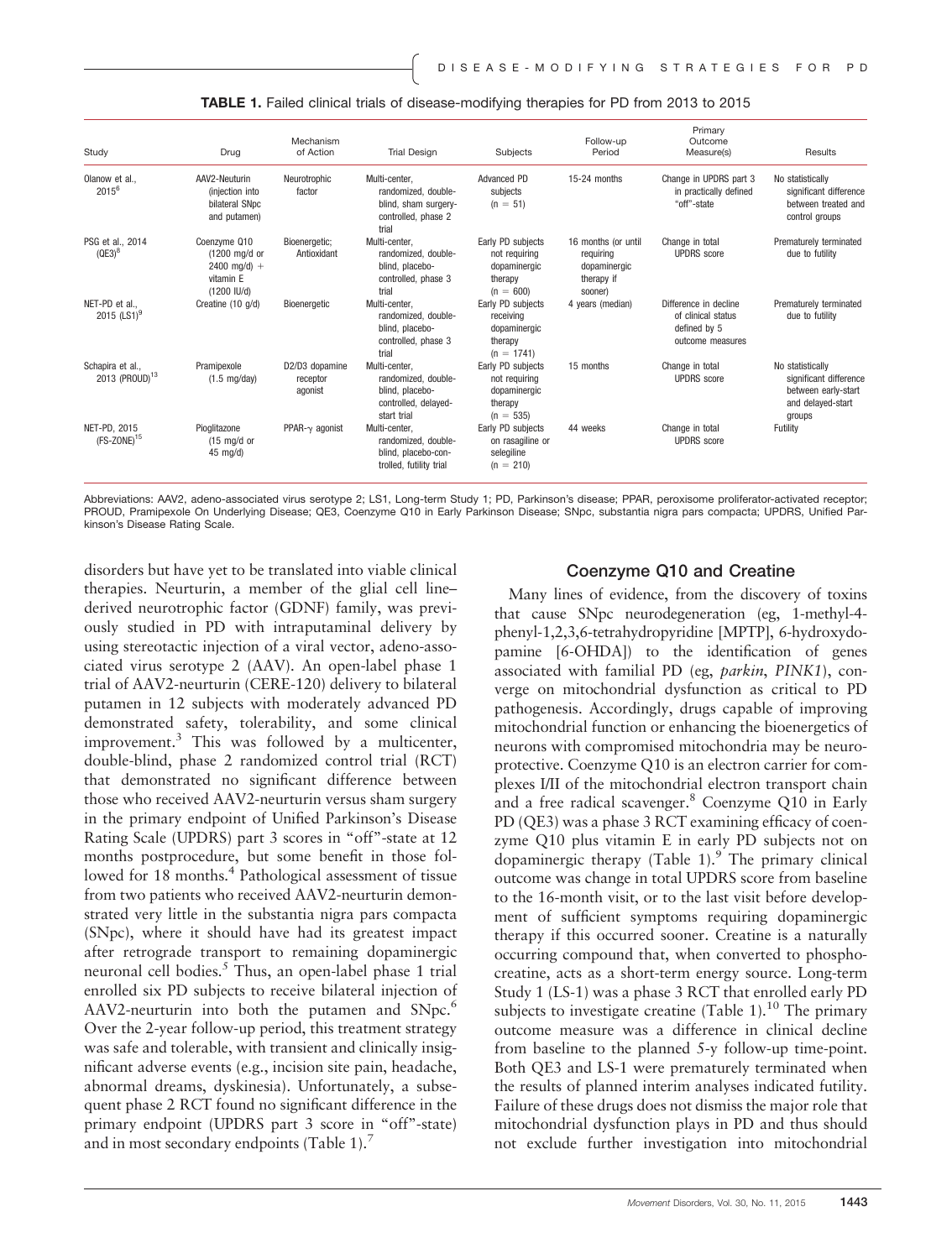|  |  | TABLE 2. Ongoing clinical trials of disease-modifying therapies for PD in 2015 |  |  |
|--|--|--------------------------------------------------------------------------------|--|--|
|  |  |                                                                                |  |  |

| Study                          | Drug                                                                                              | Mechanism<br>of Action                              | <b>Trial Design</b>                                                                                                                        | Estimated<br>Enrollment                                                                       | Follow-up<br>Period                                   | Primary Outcome<br>Measure(s)                                                                | <b>Status</b>                |
|--------------------------------|---------------------------------------------------------------------------------------------------|-----------------------------------------------------|--------------------------------------------------------------------------------------------------------------------------------------------|-----------------------------------------------------------------------------------------------|-------------------------------------------------------|----------------------------------------------------------------------------------------------|------------------------------|
| NCT02216188                    | $PD01A + adjuvant$<br><i>(subcutaneous)</i><br>injection; 15µg or<br>$75\mu$ g booster x 1)       | Active immunization<br>against $\alpha$ -synuclein  | Single-center (Austria),<br>randomized, single-<br>blind, follow-up, phase<br>1 trial                                                      | PD subjects who<br>previously received<br>PD01A and<br>untreated<br>controls<br>$(n = 32)$    | 6 months                                              | Safety and tolerability                                                                      | Enrolling<br>by invitation   |
| NCT01885494                    | $PD01A + adjuvant$<br><i>(subcutaneous)</i><br>injection; $15 \mu g$ or<br>75 $\mu$ g $\times$ 4) | Active immunization<br>against $\alpha$ -synuclein  | Single-center (Austria),<br>observational,<br>follow-up, phase 1<br>extension trial                                                        | PD subjects<br>who previously<br>received PD01A<br>and<br>untreated<br>controls<br>$(n = 32)$ | 52 weeks                                              | Safety and tolerability                                                                      | Active but not<br>recruiting |
| NCT02267434                    | $PD03A + adjuvant$<br><i>(subcutaneous)</i><br>injection; $15 \mu g$ or<br>75 $\mu$ g $\times$ 4) | Active immunization<br>against $\alpha$ -synuclein  | Dual-center (Austria),<br>randomized, single-<br>blind, placebo-<br>controlled, phase<br>1 trial                                           | Early PD<br>subjects<br>$(n = 36)$                                                            | 52 weeks                                              | Safety and tolerability                                                                      | Recruiting                   |
| NCT02157714                    | PRX002 (intravenous<br>infusion)                                                                  | Passive immunization<br>against $\alpha$ -synuclein | Multi-center (United<br>States), randomized,<br>double-blind, placebo-<br>controlled, phase<br>1 trial                                     | PD subjects<br>$(n = 60)$                                                                     | 6 months                                              | Safety and tolerability;<br>several<br>pharmacokinetic<br>parameters                         | Recruiting                   |
| NCT01738178                    | Caffeine (400 mg/d)                                                                               | Nonspecific adenosine<br>receptor antagonist        | Multi-center (Canada,<br>Brazil), randomized,<br>double-blind, placebo-<br>controlled, phase 3 trial<br>with delayed-start<br>component    | PD subjects<br>$(n = 250)$                                                                    | 5 years                                               | <b>MDS-UPDRS</b> score                                                                       | Recruiting                   |
| NCT01621581                    | AAV2-GDNF (convection<br>enhanced delivery to<br>bilateral putamen)                               | Neurotrophic factor                                 | Single-center (United<br>States), open-label,<br>phase 1 trial                                                                             | Advanced PD<br>subjects<br>$(n = 24)$                                                         | 5 years                                               | Safety and tolerability;<br>several clinical<br>measures                                     | Recruiting                   |
| NCT02168842<br>(STEADY-PD III) | Isradipine (immediate<br>release; 10 mg/d)                                                        | Dihydropyridine calcium<br>channel blocker          | Multi-center trial (United<br>States, Canada),<br>randomized, double-<br>blind, placebo-<br>controlled, phase<br>3 trial                   | Early PD subjects<br>not requiring<br>dopaminergic<br>therapy<br>$(n = 336)$                  | 36 months                                             | Change in total UPDRS<br>score                                                               | Recruiting                   |
| NCT01560754<br>(NIC-PD)        | Nicotine (transdermal<br>patch; 7-28 mg/d)                                                        | Nicotinic acetylcholine<br>receptor agonist         | Multi-center (Germany,<br>United States),<br>randomized, double-<br>blind, placebo-<br>controlled, phase<br>2 trial with washout<br>period | Early PD subjects<br>not requiring<br>dopaminergic<br>therapy<br>$(n = 160)$                  | 12 months followed<br>by 2-month<br>washout<br>period | Change in total UPDRS<br>score                                                               | Recruiting                   |
| NCT02424708                    | GSH (intranasal; 300<br>mg/d or 600 mg/d)                                                         | Antioxidant                                         | Dual-center (United<br>States), randomized,<br>double-blind, placebo-<br>controlled, phase 2 trial                                         | PD subjects<br>$(n = 45)$                                                                     | 12 weeks                                              | Change in total UPDRS<br>score                                                               | Recruiting                   |
| NCT01470027                    | N-acetylcysteine (1800<br>mg/d or 3600 mg/d)                                                      | <b>GSH</b> precursor                                | Single-center (United<br>States), randomized,<br>double-blind,<br>placebo-controlled,<br>phase 1/2 trial                                   | PD subjects on no<br>medications for PD<br>$(n = 60)$                                         | 4 weeks                                               | Change in cerebral GSH<br>levels measured by<br>proton magnetic<br>resonance<br>spectroscopy | Recruiting                   |
| NCT01882010                    | Sagramostim<br><i>(subcutaneous)</i><br>injection; 6 µg/kg/d)                                     | <b>GM-CSF</b>                                       | Dual-center (United<br>States), randomized,<br>double-blind, placebo-<br>controlled phase 1 trial                                          | PD subjects and<br>non-PD controls<br>$(n = 32)$                                              | 52 weeks                                              | Safety and tolerability                                                                      | Recruiting                   |
| NCT01453803                    | Adipose-derived stromal<br>stem cells<br>(intraarterial and<br>intravenous infusion)              | Multiple                                            | Single-center (Mexico),<br>open-label, phase 1/2<br>trial                                                                                  | PD subjects with motor<br>complications<br>$(n = 10)$                                         | 6 months                                              | Safety and tolerability;<br><b>UPDRS</b> scores                                              | Recruiting                   |

Abbreviations: AAV2, adeno-associated virus serotype 2; GDNF, glial cell-line derived neurotrophic factor; GM-CSF, granulocyte-macrophage colony-<br>stimulating factor; GSH, glutathione; MDS-UPDRS, Movement Disorder Society–s Parkinson's disease; UPDRS, Unified Parkinson's Disease Rating Scale.

pathways as potential therapeutic targets. If indeed parkin and PTEN-induced putative kinase 1 (PINK1) dysfunction are relevant to the pathogenesis of sporadic PD, upregulation of their function or augmentation of related pathways may be strategies to develop novel mitochondrial-targeted therapies.

#### Pramipexole

Studies using *in vitro* and *in vivo* models suggested that the dopamine D2/D3 receptor agonist pramipexole may have disease-modifying properties in PD.<sup>11-13</sup> PROUD (Pramipexole On Underlying Disease) was a RCT with a delayed start that enrolled early PD subjects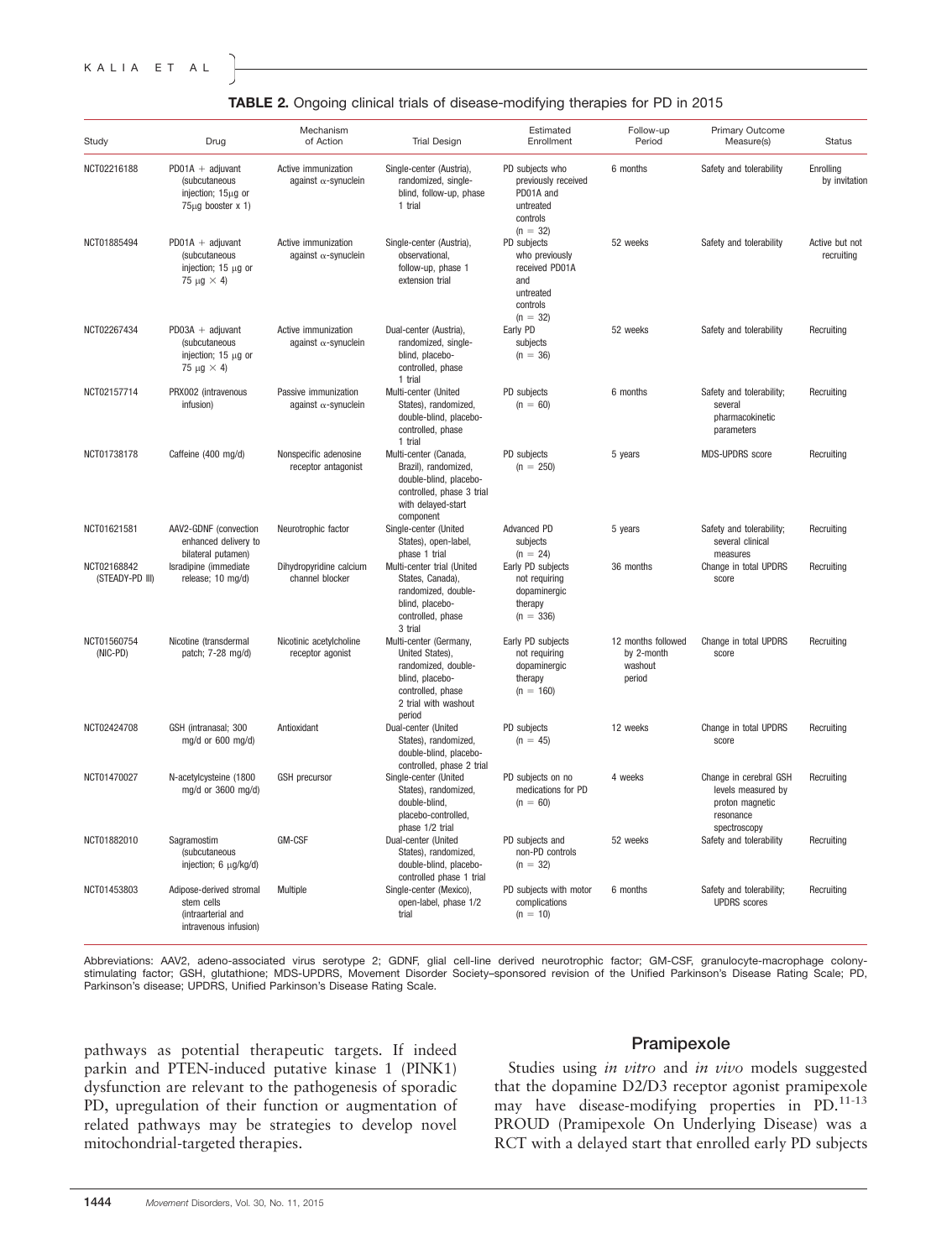(Table 1). $^{14}$  Subjects were assigned to receive pramipexole for 15 months (early-start group), placebo for up to 9 months followed by pramipexole for 6 months (delayed-start group), or placebo for 15 months. Adjusted mean change in UPDRS total score showed no significant difference between early-start and delayedstart groups at 15 months. In a neuroimaging sub-study using single-photon emission computed tomography (SPECT), the adjusted mean 15-month change in striatal binding of ioflupane  $(^{123}I-FP-CIT)$ , a presynaptic dopamine transporter (DAT) ligand, was not significantly different between the early-start ( $n = 62$ ) and delayed-start  $(n = 61)$  groups. Results from the clinical and neuroimaging data of this well-designed and well-executed trial strongly suggest that pramipexole lacks diseasemodifying effects. Regardless, pramipexole remains a well-established symptomatic treatment for PD.<sup>15</sup>

#### Pioglitazone

Pioglitazone is a peroxisome proliferator-activated receptor- $\gamma$  (PPAR- $\gamma$ ) agonist initially developed for type II diabetes. Microglial activation is well established in PD but whether this contributes to the ongoing degenerative process (ie, detrimental) or somehow supports the function of diseased neurons is unclear. Activating PPAR-g has the potential for reducing the production of proinflammatory cytokines by harmful activated microglia while sparing or inducing beneficial activated microglia. Furthermore, PPAR- $\gamma$  activation might influence PPAR- $\gamma$ coactivator 1- $\alpha$ , (PGC-1 $\alpha$ ) an important regulator of mitochondrial biogenesis and energy metabolism. A phase 2 RCT comparing change in total UPDRS scores from baseline to 44 weeks in early PD subjects treated with pioglitazone failed to show disease-modifying effects.<sup>16</sup>

### Promising New Treatments

#### a-Synuclein Immunotherapy

Abundant evidence implicates  $\alpha$ -synuclein ( $\alpha$ -Syn) as a key contributor to neuronal death in PD.<sup>17</sup> Recent research supports the hypothesis that  $\alpha$ -Syn also plays a critical role in propagating the neurodegenerative process via a prion-like mechanism.<sup>18</sup> Propagation is proposed to involve transport of toxic forms of  $\alpha$ -Syn from a neuron's intracellular compartment to the extracellular space. This is followed by transmission to the intracellular compartment of a neighboring neuron, where permissive templating of  $\alpha$ -Syn expressed by that neuron occurs. Thus, targeting extracellular  $\alpha$ -Syn as a disease-modifying strategy for PD has become an appealing consideration that may be amenable to immunization-based therapies (also see Brundin et al, this issue). The first phase 1 trial to investigate this strategy enrolled 24 subjects with early PD for active immunization by subcutaneous injection of a vaccine composed of short immunogenic peptides that mimic the C-terminus of  $\alpha$ -Syn (PD01A) with adjuvant. Results from this study are not published, but the company developing this vaccine announced that it was safe and well tolerated at two different doses over the 12-month study period. In addition, 50% of vaccinated subjects had anti- $\alpha$ -Syn antibodies in their serum, and antibodies were also detected in cerebrospinal fluid. Further testing of active immunization includes an ongoing phase 1 trial enrolling PD subjects who were previously vaccinated with PD01A to test safety and tolerability of one booster immunization (clinicaltrials.gov/ct2/show/NCT02216188) (Table 2). In addition, an observational extension study involving PD subjects from the initial PD01A trial assesses longer-term safety and tolerability as well as clinical (eg, MDS-UPDRS part 3), radiological (DAT-SPECT), and immunological measures (eg, antibody titers) (clinicaltrials.gov/ct2/show/NCT01885494). PD03A, a different peptide for active immunization against  $\alpha$ -Syn, is being investigated in a phase 1 RCT for early PD (clinicaltrials.gov/ct2/show/NCT02267434) (Table 2).

A phase 1 trial testing passive immunization with a monoclonal anti- $\alpha$ -Syn antibody (PRX002) was recently completed. This trial enrolled 40 healthy volunteers to receive either PRX002 or placebo. Results are not published, but announcements from the companies developing this immunotherapy report no treatment-emergent adverse events in more than 10% of subjects and no drug-related serious adverse reactions. Administration of the antibody was associated with a rapid and dosedependent reduction of free serum  $\alpha$ -Syn levels. A phase 1 RCT recruiting PD subjects is now underway (clinicaltrials.gov/ct2/show/NCT02157714) (Table 2). If safety of a-Syn–targeted immunotherapies can be well established, further development to more specifically target the toxic forms of  $\alpha$ -Syn is expected.

#### **Caffeine**

Coffee drinking is associated with a reduced risk of PD,<sup>19</sup> and caffeine may have symptomatic benefits in PD. A pilot study investigating symptomatic effects of caffeine (200-400 mg/d for 6 weeks) in PD subjects with excessive daytime somnolence found no clear benefit on daytime sleepiness, but improvement in motor symptoms was observed (mean improvement of UPDRS part 3 score greater than placebo by 3.15 points).<sup>20</sup> Based on this positive finding, a long-term phase 3 RCT investigating caffeine treatment for PD has been initiated (clinicaltrials.gov/ct2/show/NCT01738178) (Table 2). The bulk of the study will examine effects of caffeine on motor symptoms (primary outcome) as well as on non-motor features, quality of life, and use of other PD medications (secondary outcomes). The final stage of the study includes a delayed start of caffeine treatment in the placebo group to assess for potential disease-modifying properties of caffeine.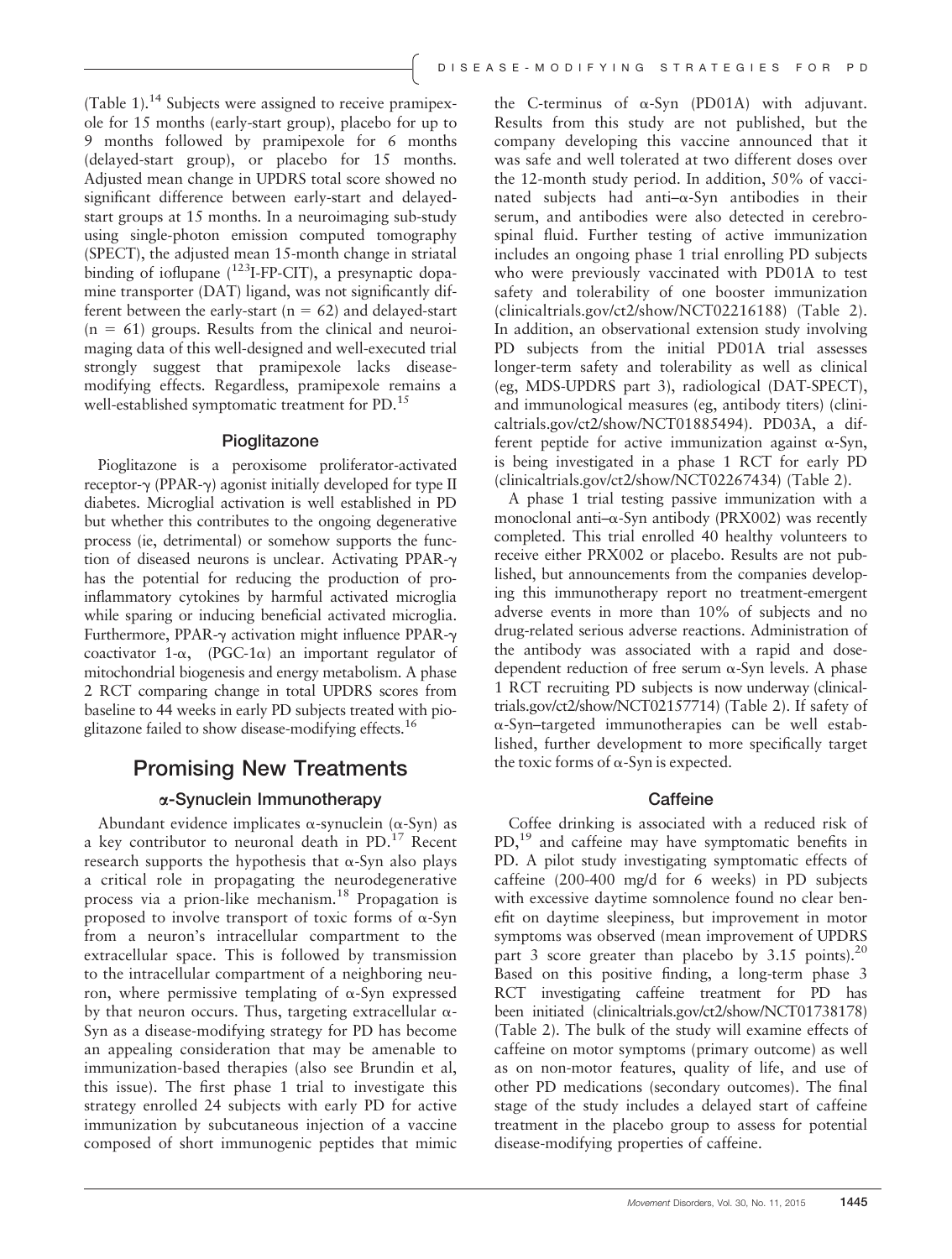#### GDNF

Glial cell-line derived neurotrophic factor (GDNF) is a known neurotrophic factor for dopaminergic neurons that continues to be developed as a potential diseasemodifying target for PD. The first double-blind RCT of GDNF for PD used intraventricular delivery of recombinant GDNF and demonstrated no clinical benefit, $21$  so this method was abandoned, and direct infusion of GDNF into bilateral putamen was pursued. However, a RCT testing intraputaminal GDNF infusion also showed no clinical benefit at 6 months, and a few of the treated subjects developed neutralizing antibodies to recombinant GDNF.<sup>22</sup> Currently, a National Institutes of Health (NIH)/ National Institute of Neurological Disorders and Stroke (NINDS)-sponsored, open-label study is using a gene therapy approach with AAV2-GDNF and a convection enhanced delivery system for intraputaminal GDNF in advanced PD (clinicaltrials.gov/ct2/show/ NCT01621581) (Table 2). Although neurotrophic factors were initially hailed as promising therapeutics for neuroprotection in PD, clinical studies have not yet demonstrated their efficacy. The reasons are likely multifactorial, including technical issues (eg, limited tissue coverage) and unanticipated biological complexities (eg, PD pathology mitigating the activity of neurotrophic factors $23$  or preventing effective retrograde transfer from striatal terminals to nigral cell bodies). $<sup>5</sup>$  Despite these disappointments,</sup> clinical trials with GDNF and neurturin established the safety of direct intraparenchymal injection or viralmediated gene therapy strategies, which may be translated into development of other biological agents for diseasemodifying treatments for PD.

#### Inosine

Urate possesses antioxidant properties in vitro, and elevation of urate levels in rodent models can protect SNpc dopaminergic neurons from 6-OHDA toxicity. $24,25$  Epidemiological studies showed that higher serum urate levels are associated with reduced risk of developing PD. Furthermore, early PD patients with higher plasma urate levels have slower disease progression.<sup>26</sup> Inosine is a urate precursor that, when taken orally, can elevate serum urate. Safety of Urate Elevation in PD (SURE-PD) was a multi-center, double-blind, phase 2 RCT that enrolled 75 subjects with early PD to receive inosine (0.5-3 g/d) or placebo.<sup>27</sup> Subjects with baseline serum urate levels higher than the population median ( $>6$  mg/dL or 360  $\mu$ M) or with increased risk of gout or urolithiasis (i.e., history of gout or urolithiasis, urine pH  $\leq$  5.0) were excluded. Titrated administration of oral inosine resulted in urate elevations in serum and cerebrospinal fluid to levels previously associated with slower disease progression. No subject developed gout during the study, but symptomatic urolithiasis occurred in three treated participants. Treatment for 8 to 24 months was not associated with increased frequency of cardiovascular events. SURE-PD demonstrated that oral inosine can sufficiently elevate urate levels and is safe in a select population of early PD patients, supporting further investigation of inosine as a potential disease-modifying therapy.

#### Isradipine

Experimental evidence suggests that dopaminergic neurons in the SNpc as well as other selectively vulnerable neurons in PD have spontaneous pacemaking properties that rely on L-type Cav1.3 calcium channels.<sup>28</sup> Use of calcium channel blockers is associated with reduced risk of developing  $PD<sup>19</sup>$  Isradipine is a dihydropyridine calcium channel blocker with relatively high affinity for Cav1.3 channels that is approved for treatment of hypertension. Preclinical studies have demonstrated that isradipine can protect SNpc neurons from 6-OHDA toxicity in a rodent model.<sup>29</sup> Safety, Tolerability, and Efficacy Assessment of Dynacirc CR in PD (STEADY-PD) was a multicenter, phase 2 RCT that enrolled 99 subjects with early PD to receive isradipine controlled-release (5, 10, or 20 mg/day) or placebo.<sup>30</sup> The primary outcome measure was tolerability, defined as the proportion of subjects able to complete the 12-month study on the originally assigned dosage with tolerability threshold set as 30% or less difference between active and placebo groups. Isradipine controlled-release 10 mg/d was found to be the maximal tolerable dosage in this study. The most common adverse events were peripheral edema and dizziness not associated with changes in blood pressure. STEADY-PD laid the groundwork for STEADY-PD III, which is a NIH-sponsored phase 3 RCT to assess efficacy of isradipine as a diseasemodifying therapy in PD (clinicaltrials.gov/ct2/show/ NCT02168842) (Table 2).

#### Nicotine

Epidemiological studies identified tobacco smoking to be associated with decreased risk of developing PD.<sup>19</sup> This finding led to the proposal that nicotine might have neuroprotective properties. A phase 2 RCT investigating transdermal nicotine is currently recruiting subjects (clinicaltrials.gov/ct2/show/NCT01560754) (Table 2). The study is proposed to include 12 months of treatment followed by a 2-month washout period to assess for disease-modifying potential. If the results are negative, the hypothesis that nicotine protects against PD will need to be revisited. Based on findings of a recent large case-control study showing that PD patients are able to quit smoking more easily than controls, an alternative hypothesis to explain the negative association between smoking and PD is that patients in the prodromal phase of PD might have a decreased "responsiveness" to nicotine that results in less longterm use and addiction.<sup>31</sup>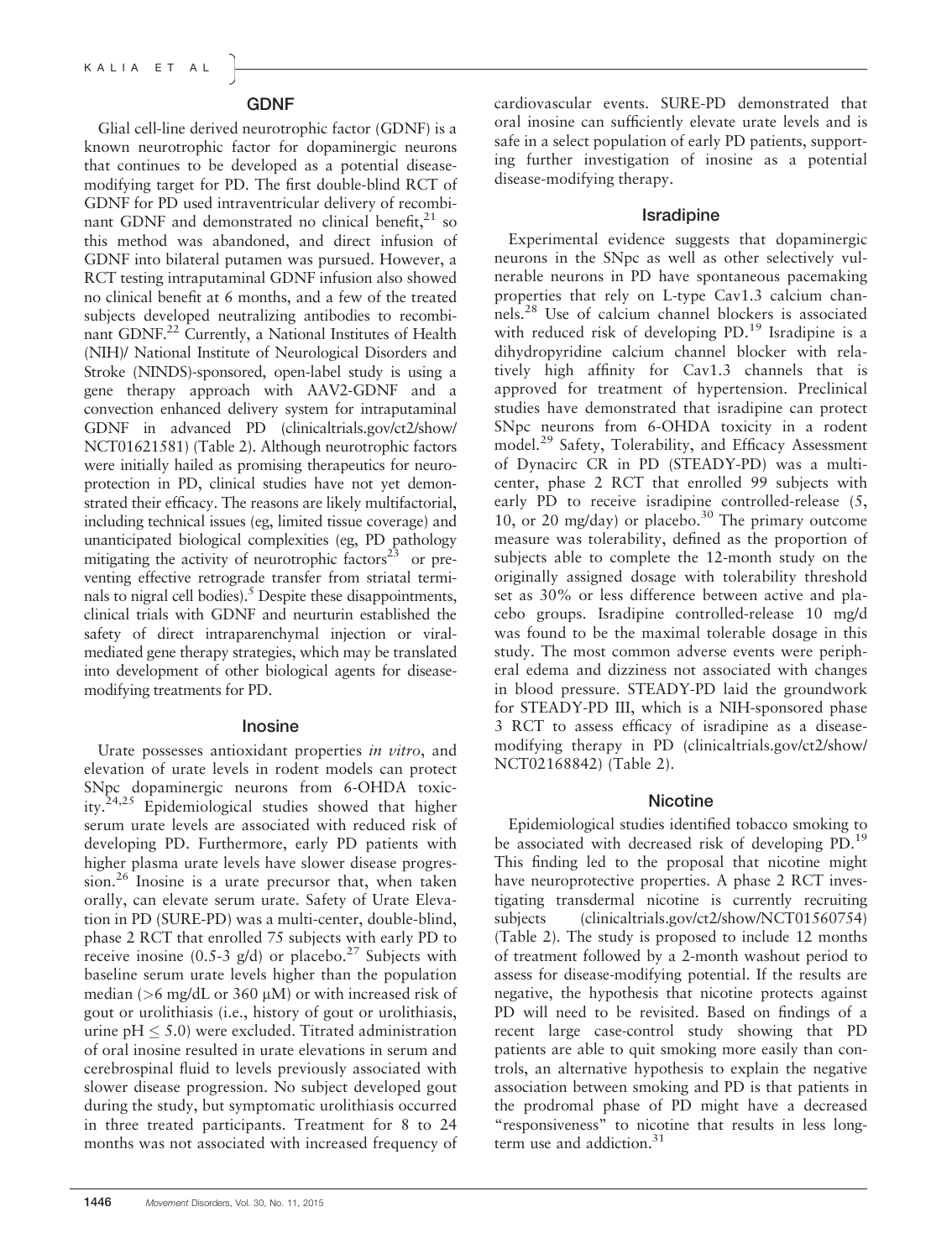#### **Others**

Exenatide is a synthetic agonist for the glucagonlike peptide-1 (GLP-1) receptor that is currently prescribed for management of glucose control in type II diabetes. Stimulation of GLP-1 receptors in the gastrointestinal tract is associated with pancreatic islet  $\beta$ -cell proliferation, increased insulin production, decreased gluconeogenesis, and weight loss. The GLP-1 receptors are also expressed in the brain, but effects of their stimulation are less well defined. Exenatide has been found to have neuroprotective and possibly neurorestorative effects in rodent PD models, although its mechanism of action is unclear.<sup>32</sup> A single-center, randomized, single-blind, proof-of-concept trial enrolled 45 subjects with moderate PD to receive subcutaneous injections of exenatide for 12 months or to act as controls without placebo.<sup>33</sup> Weight loss was the most common adverse event among subjects treated with exenatide and resulted in withdrawal of one subject. Another subject withdrew because of recurrent levodopa dose failures possibly attributable to reduction in gastric emptying caused by exenatide. After a 2-month washout period, subjects treated with exenatide had a mean improvement of Movement Disorder Society-Unified Parkinson's Disease Rating Scale (MDS-UPDRS) part 3 "off"-state score that was 4.4 points greater than that of controls. Limited conclusions can be drawn from this study because of its single-blind design and lack of placebo, but exenatide did demonstrate reasonable safety and thus may be considered for further investigation in PD.

Glutathione (GSH) is an endogenous antioxidant within the brain, and loss of GSH has been implicated in PD.<sup>34</sup> Currently, a phase 2 RCT is recruiting subjects with PD to examine intranasal GSH (clinicaltrials.gov/ct2/show/NCT02424708) (Table 2). Intranasal administration for delivery to the central nervous system bypasses some obstacles associated with oral delivery (eg, first-pass effect). A phase 1/2 study is also underway using proton magnetic resonance spectroscopy to determine whether levels of GSH are decreased in PD subjects and whether GSH levels increase after supplementation with N-acetylcysteine, a GSH precursor (clinicaltrials.gov/ct2/show/NCT01470027) (Table 2).

GM1 ganglioside is a glycosphingolipid in the brain that is abundant in plasma membrane of neurons and is essential in membrane signaling pathways. In PD, GM1 ganglioside may be reduced in SNpc dopaminergic neurons.<sup>35</sup> Mice deficient in GM1 ganglioside have reduced numbers of SNpc neurons and increased  $\alpha$ -Syn aggregation that can be partially attenuated by treatment with a membrane-permeable analog of GM1 ganglioside.<sup>36</sup> A single-center, delayed-start RCT enrolled 77 subjects with PD to receive GM1 ganglioside (intravenous loading dose followed by subcutaneous injections) for 120 weeks (early-start group) or

placebo for 24 weeks followed by GM1 ganglioside for 96 weeks (delayed-start group).<sup>37</sup> At 120 weeks, mean reduction in UPDRS part 3 "on"-state score was 4.3 points greater in early-start compared with delayed-start groups. GM1 ganglioside has limited ability to penetrate the blood–brain barrier, so development of membrane-permeable analogs may be necessary if GM1 ganglioside is to be further investigated as a disease-modifying therapy for PD.

Growing evidence suggests a role of the immune system in PD pathogenesis, although the precise pathways upstream and downstream of neurodegeneration remain to be elucidated. Ongoing trials aimed at developing treatments that may enhance immunity in PD include a phase 1 RCT to study safety of sagramostim, a granulocyte-macrophage colony-stimulating factor that has been safely used for decades to mobilize myeloid progenitor cells in immunosuppressed patients after chemotherapy or transplantation (clinicaltrials.gov/ct2/show/NCT01882010). Another trial is studying intraarterial and intravenous delivery of autologous adipose-derived stromal stem cells in PD in a phase 1/2 trial (clinicaltrials.gov/ct2/show/ NCT01453803). Stromal stem cells have some regenerative capacity, but, perhaps more importantly as a cell-based therapy for neurodegeneration, release a wide array of soluble factors that have immunosuppressive, anti-inflammatory, and trophic effects. If successful, the studies described could provide justification for larger controlled clinical trials to further investigate immune system modulators in PD.

### Future Directions

### Specific Therapeutic Targets

a-Synuclein has become an increasingly attractive therapeutic target as our understanding of its contributions to the pathogenesis, not just the pathology, of PD has expanded. Scientists are still faced with the challenge of determining which  $\alpha$ -Syn aggregate species are most toxic to neurons in PD. These specific forms of  $\alpha$ -Syn will be ideal targets for positively impacting the disease process. Conformational-specific antibodies that recognize oligomeric or transmissible forms of  $\alpha$ -Syn have shown promise in animal models,38,39 and this approach is anticipated to lead the next wave of  $\alpha$ -Syn–based immunotherapies. Strategies using small molecules to disrupt or inhibit  $\alpha$ -Syn aggregation are an active area of investigation $40$  but come with the challenges of delivery to the central nervous system. As with immunotherapies, the ideal small molecules will specifically act on the pathogenic a-Syn aggregates or alternatively stabilize nonpathogenic forms.<sup>41</sup>  $\alpha$ -Synuclein is a remarkably abundant protein in the brain and blood, and its normal physiological functions are still poorly understood. Therefore,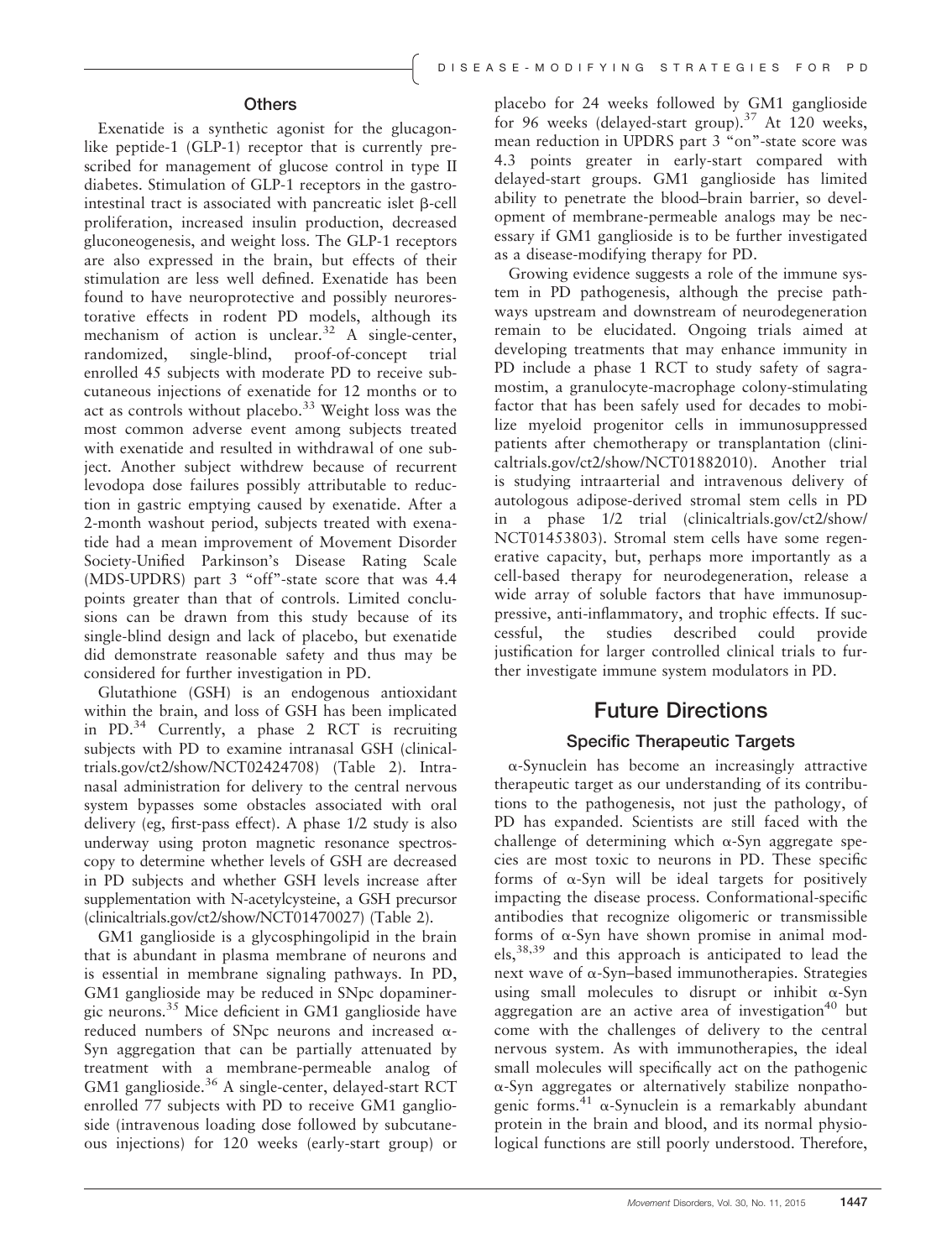caution must be taken when considering approaches that nonspecifically lower  $\alpha$ -Syn levels; for example, with RNA interference strategies.<sup>42</sup> Instead of directly targeting  $\alpha$ -Syn, upregulating intrinsic cellular systems that neutralize or dispose of toxic  $\alpha$ -Syn, such as the autophagy–lysosomal pathway, is an increasingly feasible approach as the molecular mechanisms underlying these systems are better deciphered.<sup>43,44</sup>

Discoveries in the genetics of PD have led to identification of key molecular pathways important to neurodegeneration in familial  $PD<sup>2</sup>$ . If these same pathways are also relevant to the pathogenesis of sporadic PD, then these discoveries have provided many novel targets for potential disease-modifying treatments. After  $\alpha$ -Syn, the protein encoded by a PD-related gene that seems to be the most attractive therapeutic target is leucine-rich repeat kinase 2 (LRRK2). Mutations in LRRK2 are the most common known genetic cause of PD but LRRK2 also appears to be closely linked to sporadic PD. Specifically, polymorphic variants in  $LRRK2$  modulate risk of sporadic PD,<sup>45</sup> and the clinical phenotype of LRRK2-related PD very much resembles sporadic PD.<sup>46</sup> Because the most frequent pathogenic LRRK2 mutation causes an amino-acid substitution (G2019S) that enhances kinase function of the protein, LRRK2 inhibitors are being actively investigated by various academic institutions and pharmaceutical companies.<sup>47,48</sup> Toxicity attributable to kinase inhibition has been a challenge in the cancer field, where many kinase inhibitors have been developed as chemotherapies.<sup>49</sup> A recent preclinical study found pulmonary toxicity in wild-type nonhuman primates treated with small molecule LRRK2 inhibitors.<sup>50</sup> Similar toxicity might not be observed in patients with LRRK2-related PD associated with the G2019S mutation who presumably have systemic expression of overactive LRRK2. For treatment of sporadic PD patients, who theoretically have LRRK2 overactivity limited to susceptible neurons, this finding will need to be carefully considered with further development of LRRK2-targeted therapeutics.

Mutations in lysosomal-related genes, including GBA and ATP13A2, also have been implicated in familial PD, raising the possibility of a pathogenic role for lysosomal dysfunction in sporadic PD. The lysosome– autophagy system is responsible for degradation and recycling of intracellular components, such as proteins and organelles (eg, mitochondria), via macroautophagy, microautophagy, or chaperone-mediated autophagy. Constitutive activity of the lysosome–autophagy system is essential for neuronal survival. Interestingly, recent evidence suggests a mechanistic link between lysosomal dysfunction and both  $\alpha$ -Syn and LRRK2, further supporting involvement of the lysosome-autophagy system in PD. Specifically,  $\alpha$ -Syn accumulation can occur when the lysosome–autophagy system is impaired but can also directly inhibit lysosomal function.<sup>51</sup> Emerging data indicate that LRRK2 may upregulate macroautophagy.<sup>52</sup> Small molecules that enhance the lysosome– autophagy system are being explored as potential treatments for PD.<sup>53</sup> Rapamycin (or sirolimus) is known to induce macroautophagy, but its potential use in PD is limited by its safety profile. Challenges in the development of other chemical inducers of autophagy include lack of specificity with respect to the substrates of lysosomal-mediated degradation and the potential negative consequences of excessive autophagy. Alternative approaches, such as peptide-based strategies,  $54$  may circumvent these challenges by allowing for specific substrates, such as  $\alpha$ -Syn, to be targeted for lysosomalmediated degradation.

### Drug Screens and Repurposing Strategies

The process of discovering and developing therapies aimed at a specific target can be costly and slow. With cuts in the budgets of academic funding agencies and reductions in investment by pharmaceutical companies for Research and Development, alternative strategies are required to make the necessary breakthroughs in PD research. Unbiased compound screening of small molecules previously proven to be safe in humans and approved by agencies such as the United States Food and Drug Administration (FDA) could identify novel candidates for potential disease modification for PD. Another repurposing or repositioning approach is to explore whether a specific drug currently used to treat another disease could have disease-modifying properties in PD based on its proposed mechanism of action or early preclinical experiments. For instance, the commonly used cephalosporin antibiotic ceftriaxone has been found to bind to  $\alpha$ -Syn and block its *in vitro* aggregation, $55$  as well as to reduce dopaminergic neuron loss in MPTP and 6-OHDA rodent models.<sup>56,57</sup> A meta-analysis using data from prior clinical drug trials for early PD found that tricyclic antidepressant use is associated with a delay in requiring initiation of dopaminergic therapy, suggesting either disease-modifying or symptomatic effect.<sup>58</sup> In support of the diseasemodifying possibility, the tricyclic antidepressant amitriptyline was found to increase levels of neurotrophic factors (GDNF and brain-derived neurotrophic factor [BDNF]) in the SNpc as well as stop progressive degeneration of dopaminergic neurons in a 6-OHDA rat model.<sup>58,59</sup> Drug screens and repurposing strategies will be needed in parallel with rational therapeutic targeting to enhance and expedite the identification of novel agents for future clinical trials.

## Ongoing Challenges

Researchers have made progress with some of the longstanding challenges in our quest for effective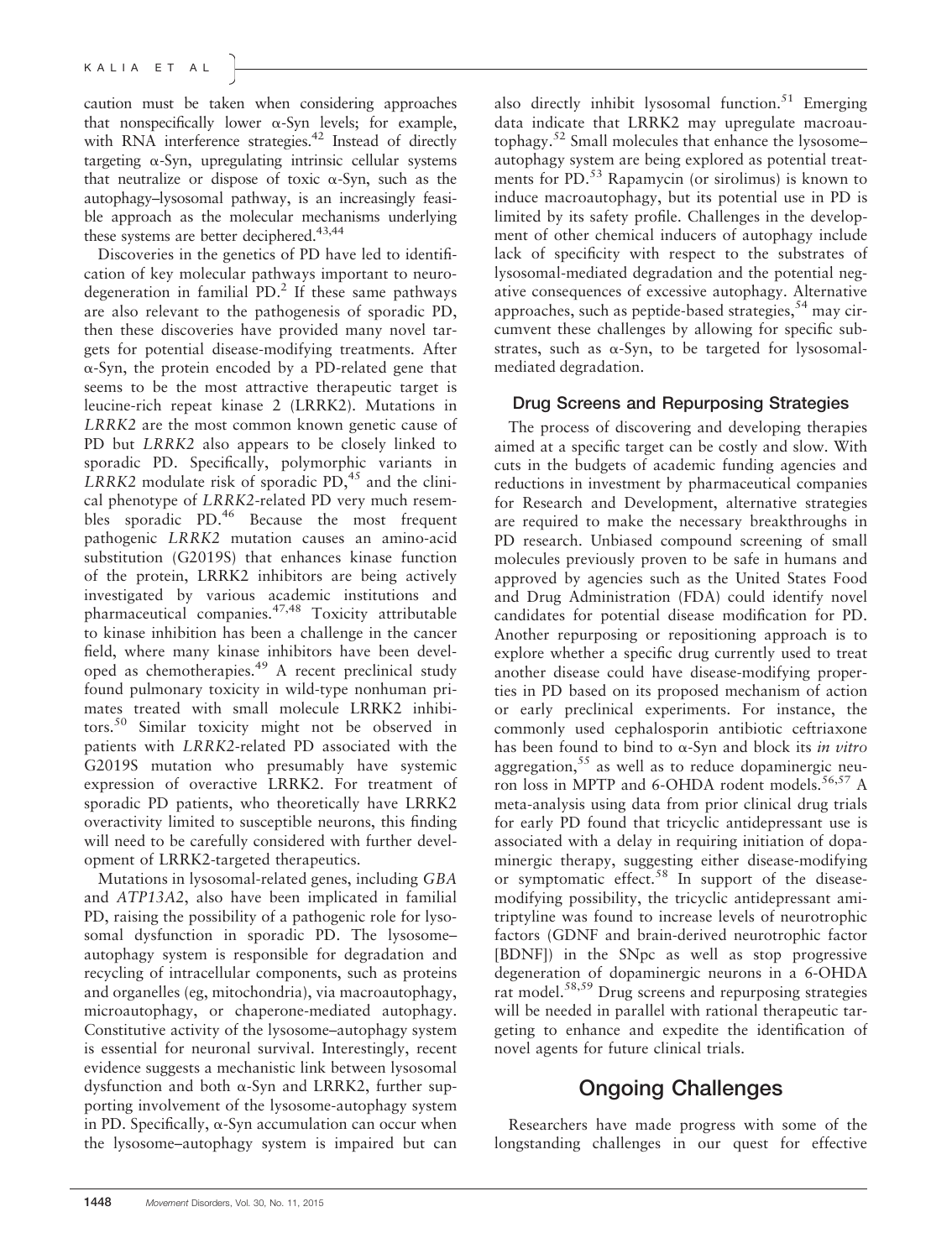disease-modifying therapies for PD. Many early attempts at translating preclinical findings to positive clinical trial outcomes were based only on toxin-based animal models. Genetic models for preclinical investigation and, very recently, animal models of the prionlike spreading of  $\alpha$ -Syn have been developed.<sup>60-63</sup> This selection of models currently allows for a potential therapy to be tested against a specific pathogenic mechanism (eg, mitochondrial dysfunction with MPTP models, LRRK2 overactivity with G2019S transgenic rodent models, cell-to-cell transmission of  $\alpha$ -Syn with intracerebral inoculation models). Multiple models can also be used to assess whether an agent is capable of impacting several different mechanisms involved in PD pathogenesis. The hope is that these developments in preclinical models will better predict promising agents for clinical trials.

Research into biomarkers for early diagnosis is very active, and advances in this area will have significant impact on enrollment of subjects into clinical trials, as we believe the notion of "the earlier the better" for disease-modifying treatment in PD still holds true. In addition to establishing the diagnosis at the earliest stages, biomarkers also will be needed to characterize distinct disease subtypes that will respond to very different disease-modifying approaches. Characterizing patients based on genomic, proteomic, metabolomic, and other factors may be necessary in designing future clinical trials, enriching patient samples with those more likely to respond to a specific drug mechanism of action. Finally, discovery of biomarkers of disease progression also continues to be important for clinical trials to help define disease modification.

We continue to be humbled by the challenges of finding a disease-modifying therapy to help our patients with PD. It is seemingly less and less likely that we will discover a therapy that is "the magic bullet" for PD as we appreciate the many genotypes and multiple molecular mechanisms that underlie the varied phenotype of PD. We anticipate that not one but several disease-modifying therapies need to be discovered and developed. Multiple therapies are frequently combined to achieve adequate symptomatic management of PD. Similarly, we expect that combinations of drugs with different mechanisms of action (ie, cocktails), as used in oncology, may be necessary to successfully impact on disease progression.  $\bullet$ 

#### References

- 1. AlDakheel A, Kalia LV, Lang AE. Pathogenesis-targeted, diseasemodifying therapies in Parkinson disease. Neurotherapeutics 2014; 11:6-23.
- 2. Kalia LV, Lang AE. Parkinson's disease. Lancet 2015; doi: [10.1016/S0140-6736\(14\)61393-3](info:doi/10.1016/S0140-6736(14)61393-)
- 3. Marks WJ, Ostrem JL, Verhagen L, et al. Safety and tolerability of intraputaminal delivery of CERE-120 (adeno-associated virus sero-

type 2-neurturin) to patients with idiopathic Parkinson's disease: an open-label, phase I trial. Lancet Neurol 2008;7:400-408.

- 4. Marks WJ, Bartus RT, Siffert J, et al. Gene delivery of AAV2 neurturin for Parkinson's disease: a double-blind, randomised, controlled trial. Lancet Neurol 2010;9:1164-1172.
- 5. Bartus RT, Herzog CD, Chu Y, et al. Bioactivity of AAV2-neurturin gene therapy (CERE-120): differences between Parkinson's disease and nonhuman primate brains. Mov Disord 2011;26:27- 36.
- 6. Bartus RT, Baumann TL, Siffert J, et al. Safety/feasibility of targeting the substantia nigra with AAV2-neurturin in Parkinson patients. Neurology 2013;80:1698-1701.
- 7. Olanow CW, Bartus RT, Baumann T, et al. Gene delivery of neurturin to putamen and substantia nigra in Parkinson's disease: a double-blind, randomized, controlled trial. Ann Neurol 2015; doi: [10.1002/ana.24436](info:doi/10.1002/ana.24436).
- 8. Beal MF. Bioenergetic approaches for neuroprotection in Parkinson's disease. Ann Neurol 2003;53(Suppl 3):S39-S47.
- 9. Parkinson Study Group QE3 Investigators, Beal MF, Oakes D, Shoulson I, et al. A randomized clinical trial of high-dosage coenzyme Q10 in early Parkinson disease: no evidence of benefit. JAMA Neurol 2014;71:543-552.
- 10. Writing Group for the NINDS Exploratory Trials in Parkinson Disease (NET-PD) Investigators, Kieburtz K, Tilley BC, Elm JJ, et al. Effect of creatine monohydrate on clinical progression patients with Parkinson disease: a randomized clinical trial. JAMA 2015;313:584-593.
- 11. Gu M, Iravani MM, Irvani M, et al. Pramipexole protects against apoptotic cell death by non-dopaminergic mechanisms. J Neurochem 2004;91:1075-1081.
- 12. Iravani MM, Haddon CO, Cooper JM, et al. Pramipexole protects against MPTP toxicity in non-human primates. J Neurochem 2006;96:1315-1321.
- 13. Iravani MM, Sadeghian M, Leung CCM, et al. Continuous subcutaneous infusion of pramipexole protects against lipopolysaccharide-induced dopaminergic cell death without affecting the inflammatory response. Exp Neurol 2008;212:522-531.
- 14. Schapira AH, McDermott MP, Barone P, et al. Pramipexole in patients with early Parkinson's disease (PROUD): a randomised delayed-start trial. Lancet Neurol 2013;12:747-755.
- 15. Fox SH, Katzenschlager R, Lim S-Y, et al. The Movement Disor-der Society evidence-based medicine review update: treatments for the motor symptoms of Parkinson's disease. Mov Disord 2011; 26(Suppl 3):S2-S41.
- 16. NINDS Exploratory Trials in Parkinson Disease (NET-PD) FS-ZONE Investigators. Pioglitazone in early Parkinson's disease: a phase 2, multicentre, double-blind, randomised trial. Lancet Neurol. 2015; doi: [10.1016/S1474-4422\(15\)00144-1](info:doi/10.1016/S1474-4422(15)00144-1)
- 17. Kalia LV, Kalia SK, McLean PJ, et al. a-Synuclein oligomers and clinical implications for Parkinson disease. Ann Neurol 2013;73:155-169.
- 18. Visanji NP, Brooks PL, Hazrati L-N, et al. The prion hypothesis in Parkinson's disease: Braak to the future. Acta Neuropathol Commun 2013;1:2.
- 19. Noyce AJ, Bestwick JP, Silveira-Moriyama L, et al. Meta-analysis of early nonmotor features and risk factors for Parkinson disease. Ann Neurol 2012;72:893-901.
- 20. Postuma RB, Lang AE, Munhoz RP, et al. Caffeine for treatment of Parkinson disease: a randomized controlled trial. Neurology 2012;79:651-658.
- 21. Nutt JG, Burchiel KJ, Comella CL, et al. Randomized, double-blind trial of glial cell line-derived neurotrophic factor (GDNF) in PD. Neurology 2003;60:69-73.
- 22. Lang AE, Gill S, Patel NK, et al. Randomized controlled trial of intraputamenal glial cell line-derived neurotrophic factor infusion in Parkinson disease. Ann Neurol 2006;59:459-466.
- 23. Decressac M, Kadkhodaei B, Mattsson B, et al. a-Synucleininduced down-regulation of Nurr1 disrupts GDNF signaling in nigral dopamine neurons. Sci Transl Med 2012;4:163ra156.
- 24. Gong L, Zhang Q-L, Zhang N, et al. Neuroprotection by urate on 6-OHDA-lesioned rat model of Parkinson's disease: linking to Akt/ GSK3 $\beta$  signaling pathway. J Neurochem 2012;123:876-885.
- 25. Chen X, Burdett TC, Desjardins CA, et al. Disrupted and transgenic urate oxidase alter urate and dopaminergic neurodegenera-tion. Proc Natl Acad Sci U S A 2013;110:300-305.